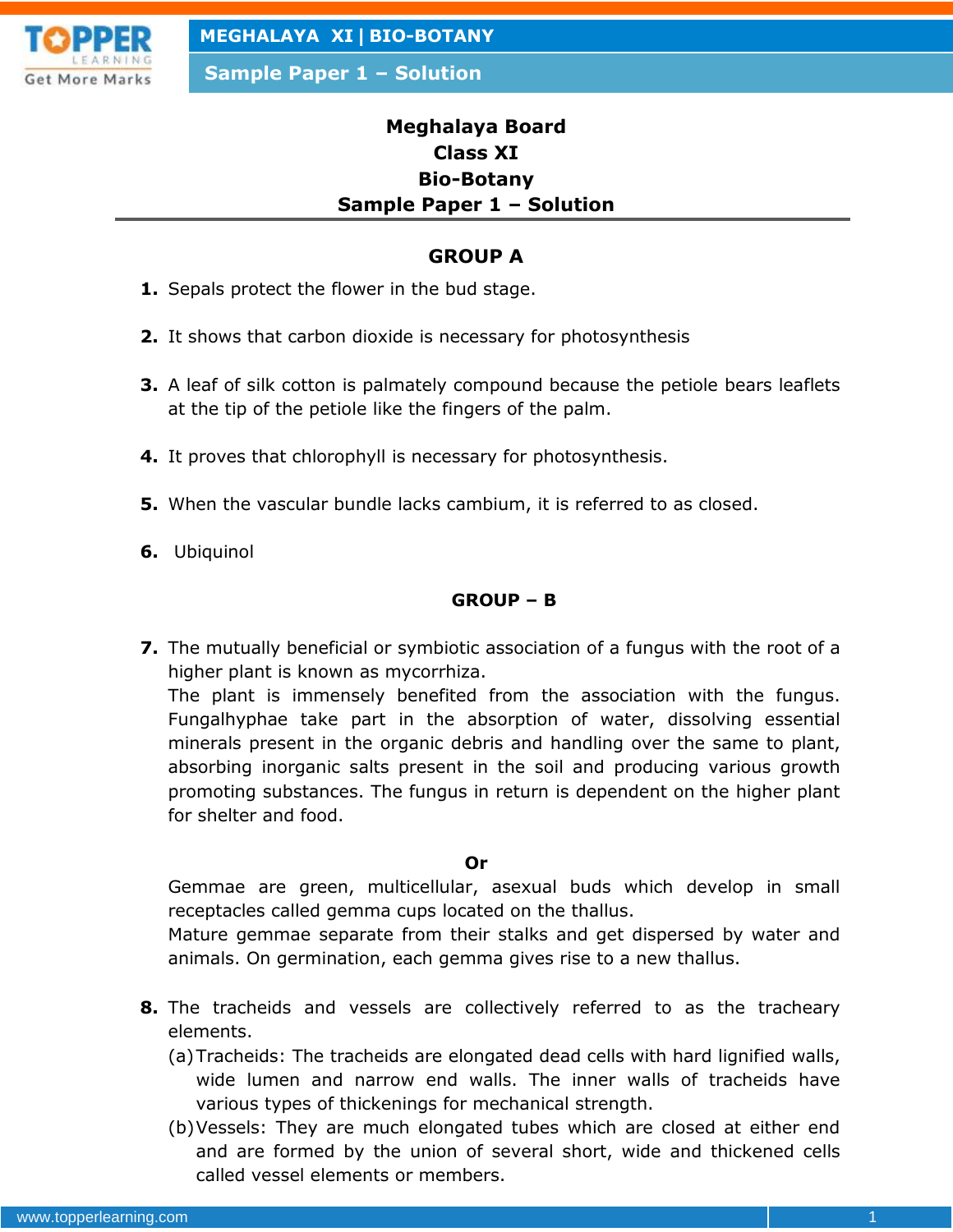

**Sample Paper 1 – Solution**

Each cell of the vessel elements is lignified with a large cavity and devoid of protoplasm.

The end walls of vessel elements are transverse or oblique. They are often completely dissolved; the condition is called a simple perforation plate. In few cases, there are multiple perforation plates.

- **9.** Ferns which produce two kinds of spores—microspores and megaspores—are called heterosporous ferns. Examples: Selaginella, Salvinia
- **10.** Modifications of tap root for storage:
	- i. Conical: The base of the root is broad and gradually tapers towards the apex. Example: Carrot
	- ii. Fusiform: The fusiform fleshy root is like a spindle, i.e. thickest in the middle and narrow towards both base and apex. Example: Radish

## **GROUP - C**

11. Double fertilisation is unique to angiosperms.

In this phenomenon, two male gametes are discharged by a pollen tube into the embryo sac of an ovule. One male gamete fuses with the female gamete to form a zygote. This fusion is called syngamy. A second male gamete fuses with the secondary nucleus to form the primary endosperm nucleus. This is called double fertilisation.





#### **Or**

A photosystem is a group of pigments which are involved in photosynthesis. These pigment systems have a reaction centre to which light energy absorbed by the accessory pigments is passed. There are two photosystems—I and II. A chlorophyll a molecule acts as the reaction centre. It is called P700 in PS I and P680 in PS II.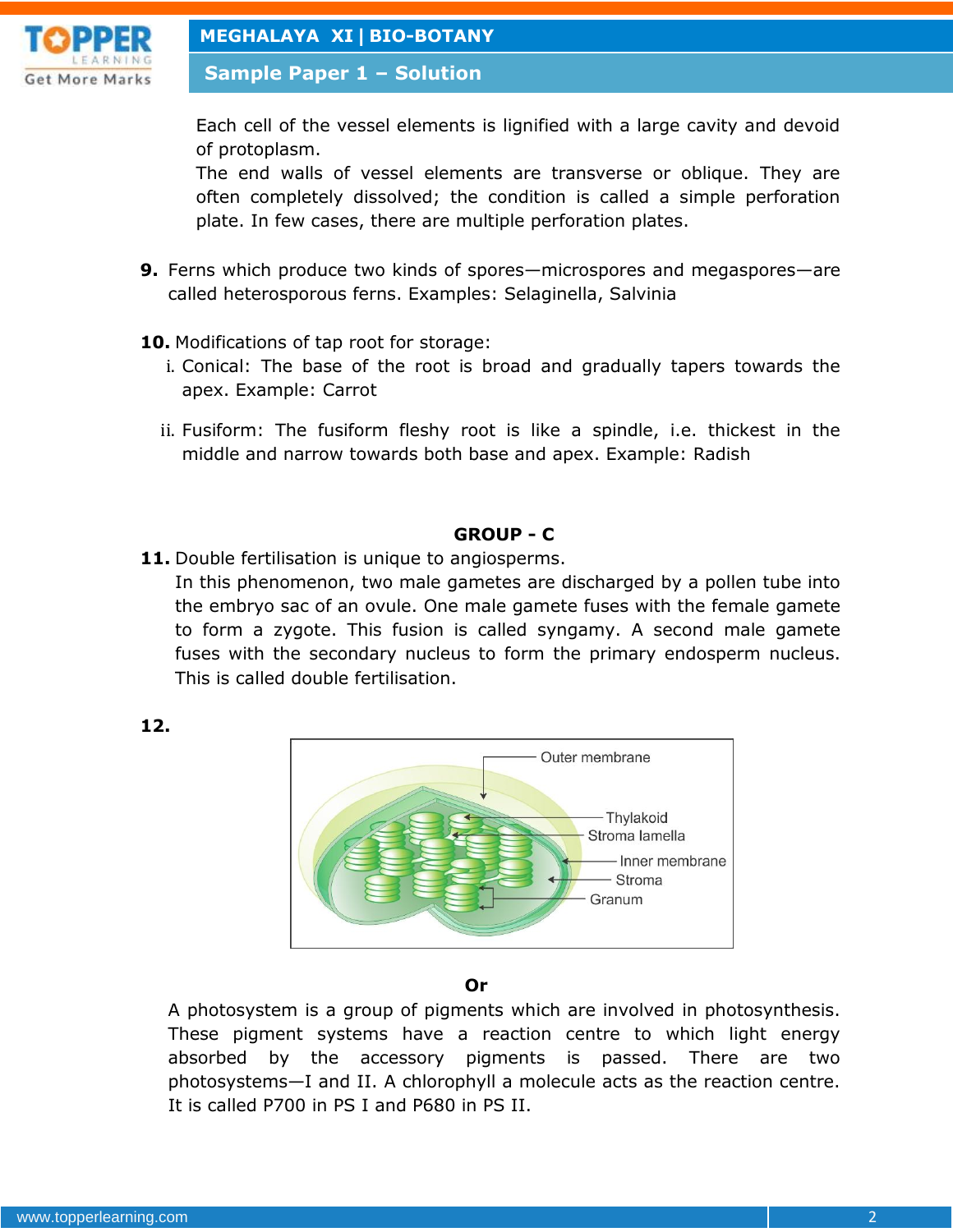

**Sample Paper 1 – Solution**

## **13.** The factors affecting the rate of diffusion:

- i. Temperature: The rate of diffusion increases with the increase in temperature because the kinetic energy of diffusing particles also increases with increasing temperature.
- ii. Density of diffusing substance: The rate of diffusion is inversely proportional to the square root of the density of the diffusing substance.
- iii. Medium in which diffusion occurs: The rate of diffusion decreases in a concentrated medium. Example: A gas diffuses more rapidly through vacuum than air.

#### **GROUP - D**

## **14.**

- (a)Auxin fails to cause growth of intact plants because the required amount of auxin is already present in such plants and they do not need an external supply of auxins.
- (b)Vitamins have no specific influence on the growth of plants. They are essential dietary factors needed by an organism in small amounts. They influence the growth and metabolism through direct nutritive effects.
- (c) Short-day plants need a long and uninterrupted dark period for flowering. Therefore, it is appropriate call a short-day plant a long-night plant.
- (d)Plants belonging to halophytes and growing in marshy lands face a great difficulty in seed germination due to the presence of a high concentration of salt in water. These plants solve this problem by vivipary.
- (e)Gibberellins require the presence of meristematic cells to cause elongation growth. Therefore, they do not enhance the growth of isolated plant parts if meristematic cells are absent.

#### **Or**

- i. 1. Mesophyll cells 2. Mesophyll chloroplasts Cells of bundle sheath 4. Bundle sheath chloroplasts
- ii. Kranz anatomy is shown in the given diagram. This anatomy occurs in the leaves of  $C_4$  plants in which the bundle sheath cells are arranged in a wreathlike manner.
- iii. Structure and function of mesophyll chloroplasts: Mesophyll chloroplasts are granal and contain thylakoids which are stacked to form grana. These chloroplasts are involved in the light reaction with the evolution of molecular  $0<sub>2</sub>$ .  $CO<sub>2</sub>$  is fixed by phosphoenol pyruvic acid to form 4 carbon oxaloacetic acid. Structure and function of bundle sheath chloroplasts: These chloroplasts are agranal, i.e. grana are absent and the thylakoids are present only as stroma lamellae. The  $C_3$  cycle occurs in bundle sheath chloroplasts in which  $CO<sub>2</sub>$  is fixed by RuBP catalysed by the enzyme RuBisCO (RuBisCO is present only in bundle sheath chloroplasts).  $CO<sub>2</sub>$  is made available by decarboxylation of 4 carbon organic acid (malic acid).